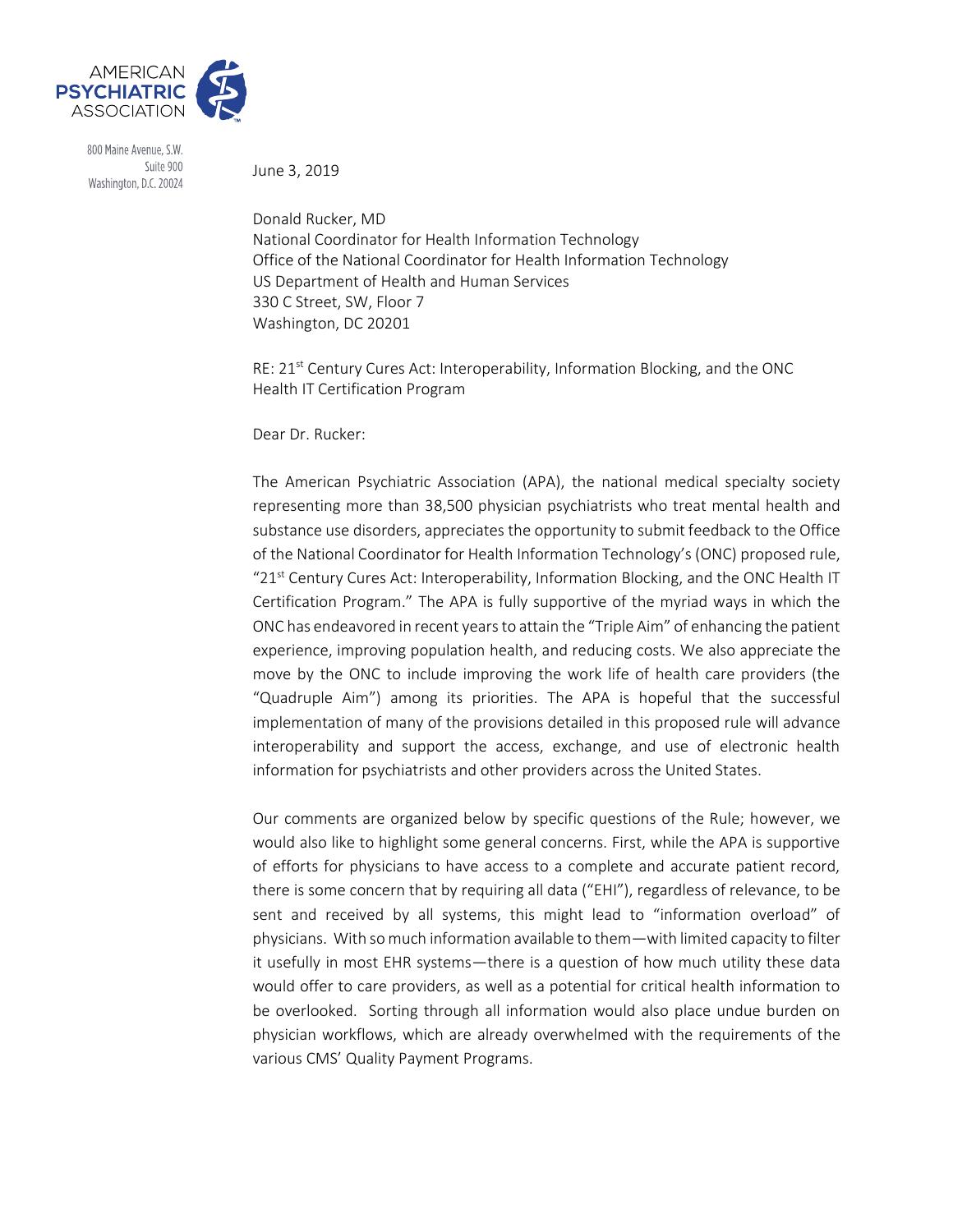Further, there is also a concern regarding the implementation timeline for the proposed rule. We have frequently heard from developers at HL7 that it requires a substantial amount of time and effort when new certification criteria are issued to bring them from development to in vivo use. This was especially true for the original Meaningful Use program, which saw many EHR vendors failed to keep pace with the frequent updates to CEHRT. The adoption and deployment of open APIs, as detailed in this Rule, raises similar concerns. Adopting APIs, implementing them within EHRs, and having physicians and staff trained on them, all make the ONC's proposed 24-month timeline insufficient for these stakeholders to adopt the new standards and adhere to the new Rule—especially when physicians would be required to immediately respond to requests under the Information blocking provision.

The APA requests that the timeline be extended to a 36-month period, and that an interim final rule be released in advance of the final rule. The scope of this Rule is vast and touches every patient and provider in the United States. An interim final rule, with comment period, as well as additional implementation time after the final rule is released, would provide developers, patients, and physicians the opportunity to acclimate to the new regulation.

#### Recognition of Food and Drug Administration Process

The APA recognizes the need for regulation surrounding the burgeoning software as a medical device (SaMD) commercial space, especially as it relates to the use of mobile applications ("apps") by patients and physicians. Similarly, the APA is mindful that creating too many regulatory barriers has the potential to stifle innovative products that may benefit mental health patients in the rapidly-evolving digital health ecosphere. However, we have some concerns around the FDA's Pre-Certification Pilot Program as a regulatory mechanism to address this need. As currently framed, we are concerned that the FDA's proposed regulatory process for Software as a Medical Device (SaMD) is heavily industry-driven, with prospective pre-certified vendors effectively monitoring their own apps for safety and effectiveness via the real-world data performance surveillance component.

This real-world data performance surveillance component appears to lack transparency around vendors' self-evaluation processes—especially as it pertains to data validity and the medical expertise required in assessing the efficacy of a SaMD and how this relates to recertification for product developers. Medical specialty societies, like the APA, can offer the FDA and participating vendors a wealth of guidance in this process, including expertise in measurement-based care, clinical content resources (e.g., clinical practice guidelines), and member experts (e.g., on diagnostic assessment standards and clinical practice ethics). Moreover, psychiatrists with experience in healthcare administration, who are the ultimate decisionmakers for how and when quality data are used in clinical care and for reimbursement, can also offer guidance on the use of healthcare data gleaned from apps, ensuring that app data is ecologically validated as a component of the SaMD real-world performance data recertification process. While the APA does not recommend that the ONC create its own regulatory process around regulating SaMD, we do suggest that the ONC work with the FDA and physician subject matter experts to revise future iterations of the Pre-Certification Pilot Program to increase transparency in developers' Excellence Appraisal and Review Pathway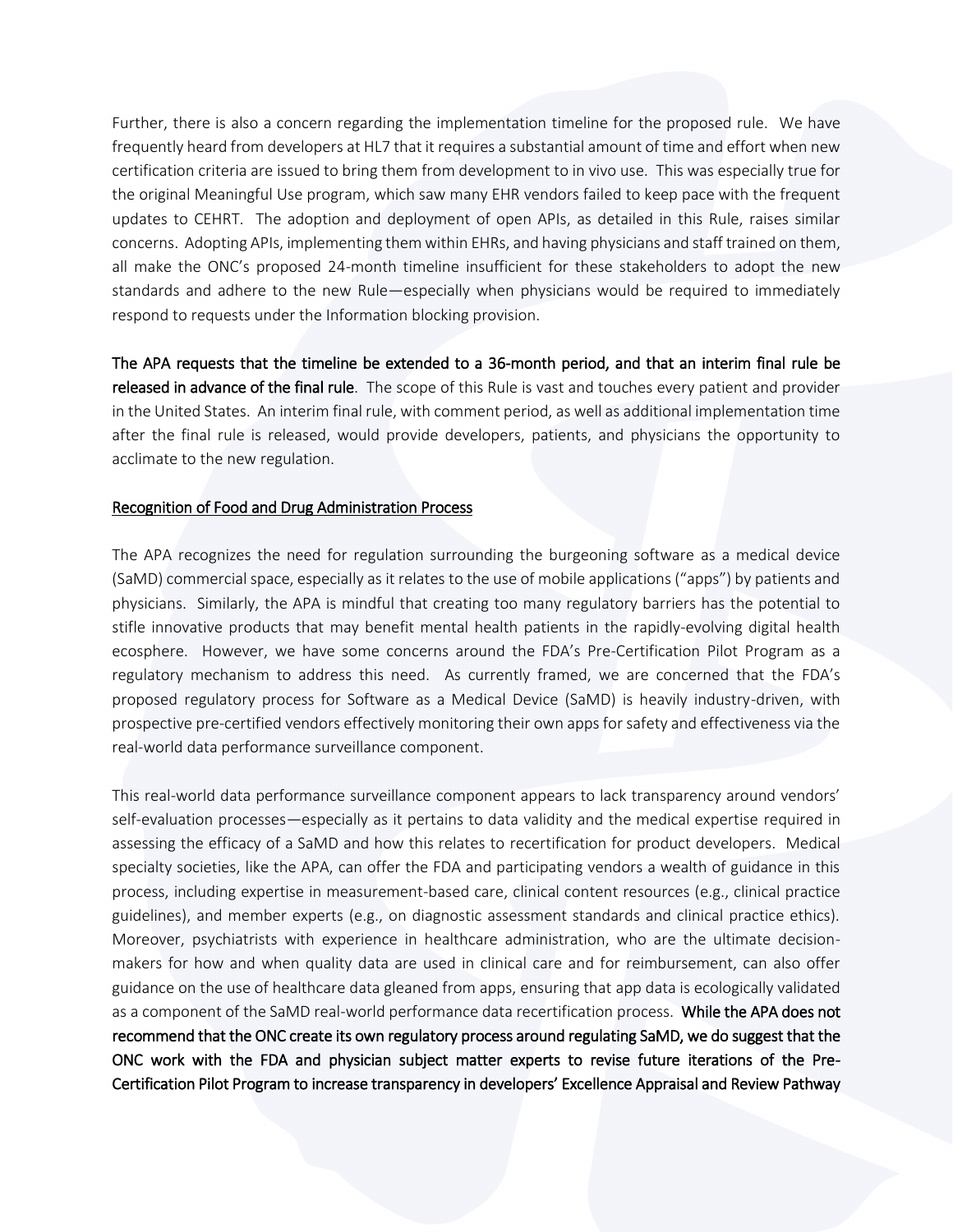Determination, especially around issues related to the program's components of Product Quality, Patient Safety, and Cybersecurity Responsibility.

### Electronic Prescribing

APA supports the adoption of the National Council for Prescription Drug Programs (NCPDP), Script Standard Implementation Guide, Version 2017071. Requiring this standard for ONC certification will improve interoperability between EHRs and Prescription Drug Monitoring Program (PDMPs) software. However, the current criteria do not appear to be able to handle medication assisted treatment for opioid use disorder (OUD) and other long-acting medications, which is crucial to clinical care and patient safety. The APA recommends that the ONC include this ability within its revised 2015 certification criteria.

### Data Segmentation for Privacy – Send & Receive

The APA supports the ONC's decision to update the DS4P's send and receive standards to require capability for security tagging at the document, section, and entry levels. This enhanced capability could support more practice settings and use cases (e.g., pediatric psychiatric care, inpatient/outpatient substance abuse treatment facilities), reduce the use of burdensome workarounds by providers, and potentially increase care efficiency while reducing costs. Limited CEHRT options with DS4P especially is burdensome for psychiatrists, who must consider the sensitivity or even legal implications (e.g., 42 CFR Part 2) of their patients' health data when sending and receiving patient records electronically. The APA recommends that the ONC identify incentives for CEHRT developers to include this currently optional standard within their products.

# Request for Information on Health IT and Opioid Use Disorder Prevention and Treatment

The APA supports the ONC's focus on health IT to continue to enhance clinicians' access to PDMPs and expand access to addiction treatment and recovery support services. The expanded use of open APIs for the ONC's certification program holds promise, but we are concerned that a completely market-driven solution around API connectivity with EHRs may not fully address clinicians' lack of access to OUD and other substance abuse data.

Specifically, there is still confusion among providers around 42 CFR Part 2 data and whether/when/how this information may be shared. For example, there might be a proliferation of mobile health apps that collect Part 2 data, but it is unclear whether hospitals will decide to enter into business associate agreements with these apps. Thus, this information would still not be shared among providers for whom it would be essential knowledge in treating patients with OUD. Further, the quality of these apps and the data collected is not guaranteed to be helpful, consistent, or used uniformly among patients. The APA recommends that the ONC develop a regulatory process that would outline minimum standards around app privacy, security, and quality, to validate that the API is communicating information between providers and systems in uniformly and securely (e.g., perhaps a registration process for the app developer with the ONC).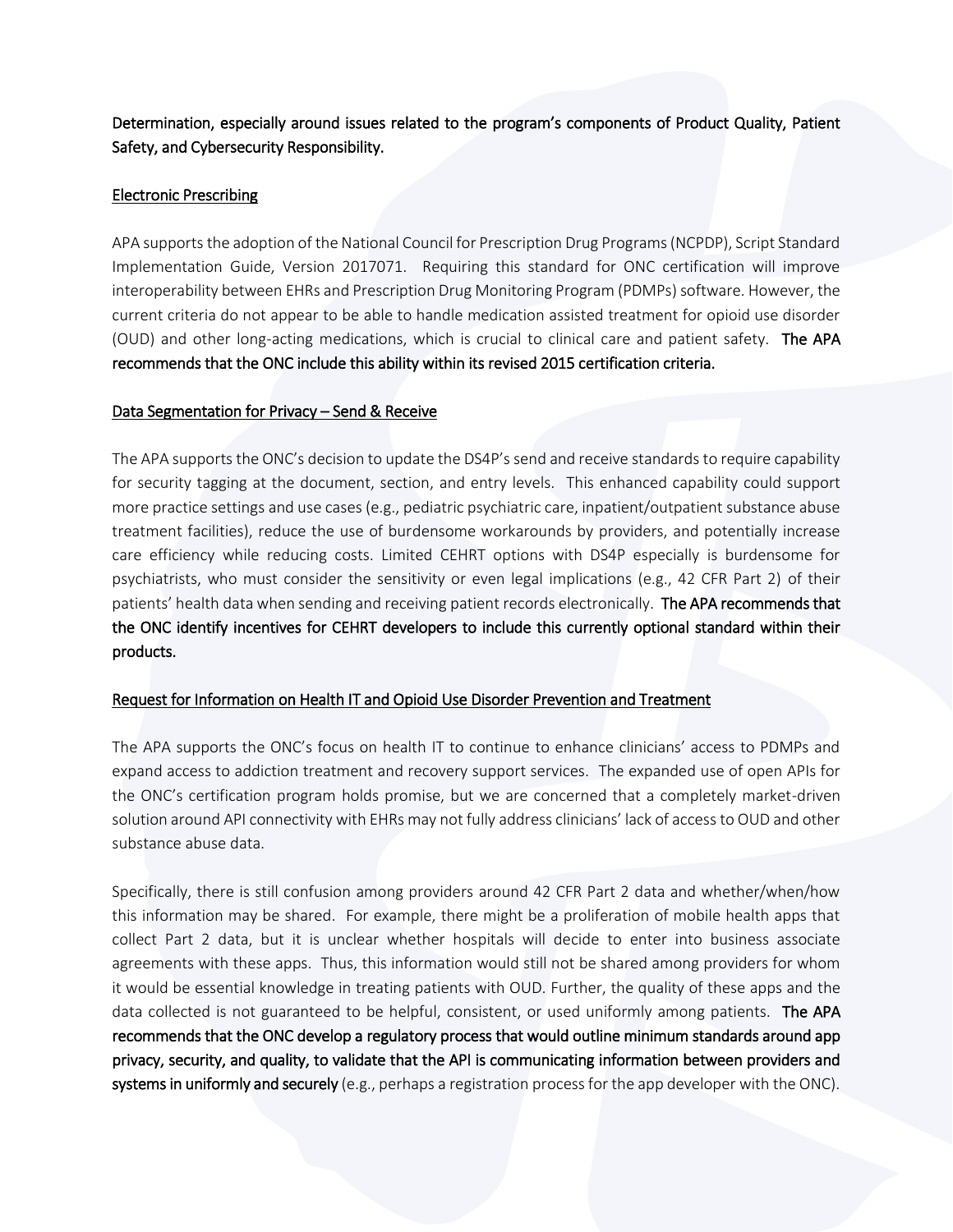This would also provide an opportunity for patients to confirm that the app meets a minimum standard of quality and, at the least, will not cause them harm.

*"Clinical information reconciliation and incorporation" criterion:* APA has heard from its membership the myriad problems that exist around medication reconciliation. Specifically, that medication reconciliation between providers and EHR systems is often plagued with misinformation. This is due to multiple sources of information, the timing of when information is shared, familiarity with the clinician who initially entered data into the problem list, and whether the clinician accessing the record can identify and communicate with the clinician who originally entered this information. Our primary concern with adding the "clinical information reconciliation and incorporation" standard to CEHRT is that this will introduce an overwhelming amount of new clinical information into the problem list within the patient record, and it is not guaranteed that it will be done in a clinically useful way. Moreover, this standard may result in more errors than accurately reconciled information. The APA recommends that this standard include a requirement that allows for commenting on the problem list so that the source of the information can be identified at the point-of-care in order to clarify any underlying confusion regarding the problem list.

#### Application Programming Interfaces – Condition and Maintenance of Certification

In the Rule, the ONC details the numerous ways in which an API developer can recoup the cost for developing, testing, and updating APIs to interact with EHRs. Moreover, the Rule prohibits end-users (physicians) from passing any of these costs to the patient. The APA appreciates that the Rule provides rules around how and when developers can do so (e.g., "Ensure that fees are based on objective and certifiable criteria that are uniformly applied for all substantially similar or similarly situated classes of persons and requests"), but is concerned that the vagueness of the language may lead to inflated costs passed onto physicians, which would be a financial burden—especially to those operating in solo practice. The APA recommends that the ONC, in cooperation with the Office of the Inspector General, develop a surveillance or feedback mechanism that could monitor this aspect of the Maintenance of Certification of CEHRT. This could be done in tandem with the forthcoming EHR Reporting Program on the usability of EHRs.

#### Information Blocking

The APA appreciates the efforts undertaken in this rule to promote interoperability by setting parameters around information blocking between EHRs and between vendors and clients. Many of our members have notified us that, when transitioning from an old to a new EHR system, their legacy vendor does not readily provide an electronic copy of their data in a usable format; or the vendor attempts to charge them exorbitant fees to do so. The APA is optimistic that this part of the Rule will serve to curtail these behaviors on the part of vendors.

However, we do seek additional clarification around two of the Exceptions to Information Blocking, namely, the "Preventing Harm," and the "Promoting the Privacy of Electronic Health Information" exceptions. We appreciate that the Rule delineates the conditions under which actors—as defined in the Rule—qualify for these exceptions; however, we are concerned that some physicians may broadly misinterpret whether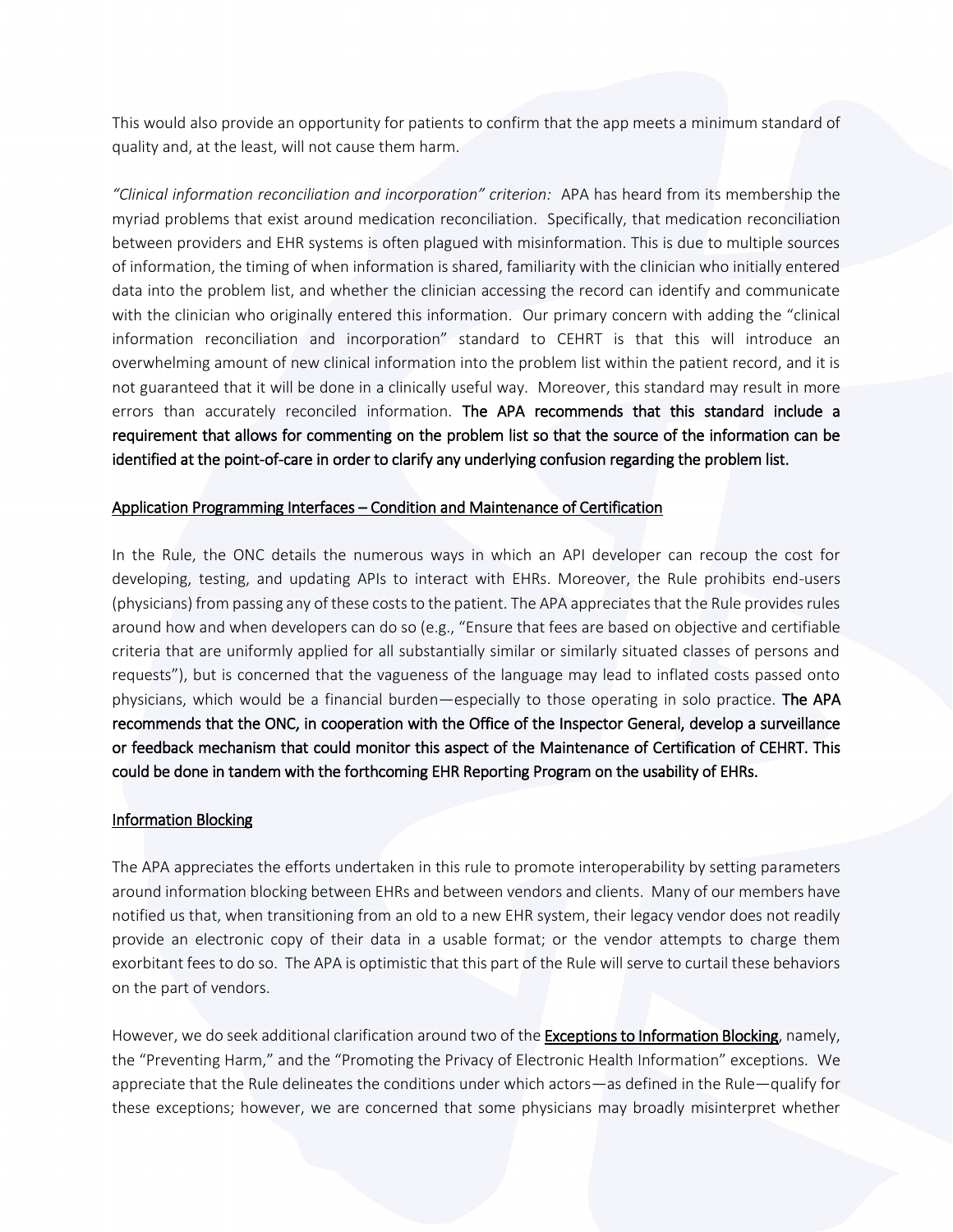certain scenarios encountered in practice qualify for these Exceptions. For example, we have heard overwhelmingly from our membership that physicians in many areas of practice—from primary care to substance abuse treatment—generally (and falsely) believe that HIPAA prevents them from sharing any or all mental health/substance use disorder data with other care providers. We are concerned that the misinterpretation of these two exceptions may compound this effect, inadvertently resulting in massive information blocking of data pertaining to psychiatric treatment in multiple care settings. For example, some care providers may interpret the exception to believe that releasing *any* piece of a psychiatric record may fall within the qualifying scope of "Preventing Harm" or "Promoting the Privacy of Electronic Health Information," simply because of the sensitive nature of mental health data.

Similarly, there is still widespread confusion around when a patient's substance use disorder record may be shared with another care provider. We are also concerned that the two above exceptions may further compound this confusion, resulting in fewer SUD records being shared between treatment settings. This would severely hinder care for this patient population at a time when the United States is in the midst of an opioid use disorder epidemic.

The APA recommends that the ONC—in concert with the Office of Civil Rights—develop training materials for physicians and educational materials for patients that provide an overview of these Exceptions, including illustrative examples and scenarios of when and how they apply. Such training materials could focus on specialties and be disseminated through the ONC's Health IT Playbook.

# Definitions – Electronic Health Information

The Rule defines Electronic Health Information, in addition to HIPAA's electronic Protected Health Information (ePHI) as: "Any other information that identifies the individual, or with respect to which there is a reasonable basis to believe the information can be used to identify the individual and is transmitted by or maintained in electronic media, as defined in 45 CFR 160.103, that relates to the past, present, or future health or condition of an individual; the provision of health care to an individual; or the past, present, or future payment for the provision of health care to an individual." The APA is concerned that this definition may be too all-encompassing in an era where patients, physicians, and systems are generating, sending, and storing a vast array of data between and within multiple systems, including EHRs (CEHRT or not), QCDRs, SaMD, mobile health apps that connect to EHRs, and so on. Such a broad definition may result in confusion among stakeholders about what data falls under EHI. This uncertainty also applies to the Rules definition of a Health Information Exchange and Health Information Network, and therefore would be subject to the Information Blocking Exceptions. This is particularly concerning for specialty society registries, like APA's PsychPRO, and the registry's vendor, FigMD. The APA seeks clarification on whether registries fall under the definition of EHI, HIN, and HIE, under the Information Blocking Provision, and would therefore be required to comply with the Rule.

Request for comment regarding price information (Department of Health and Human Services)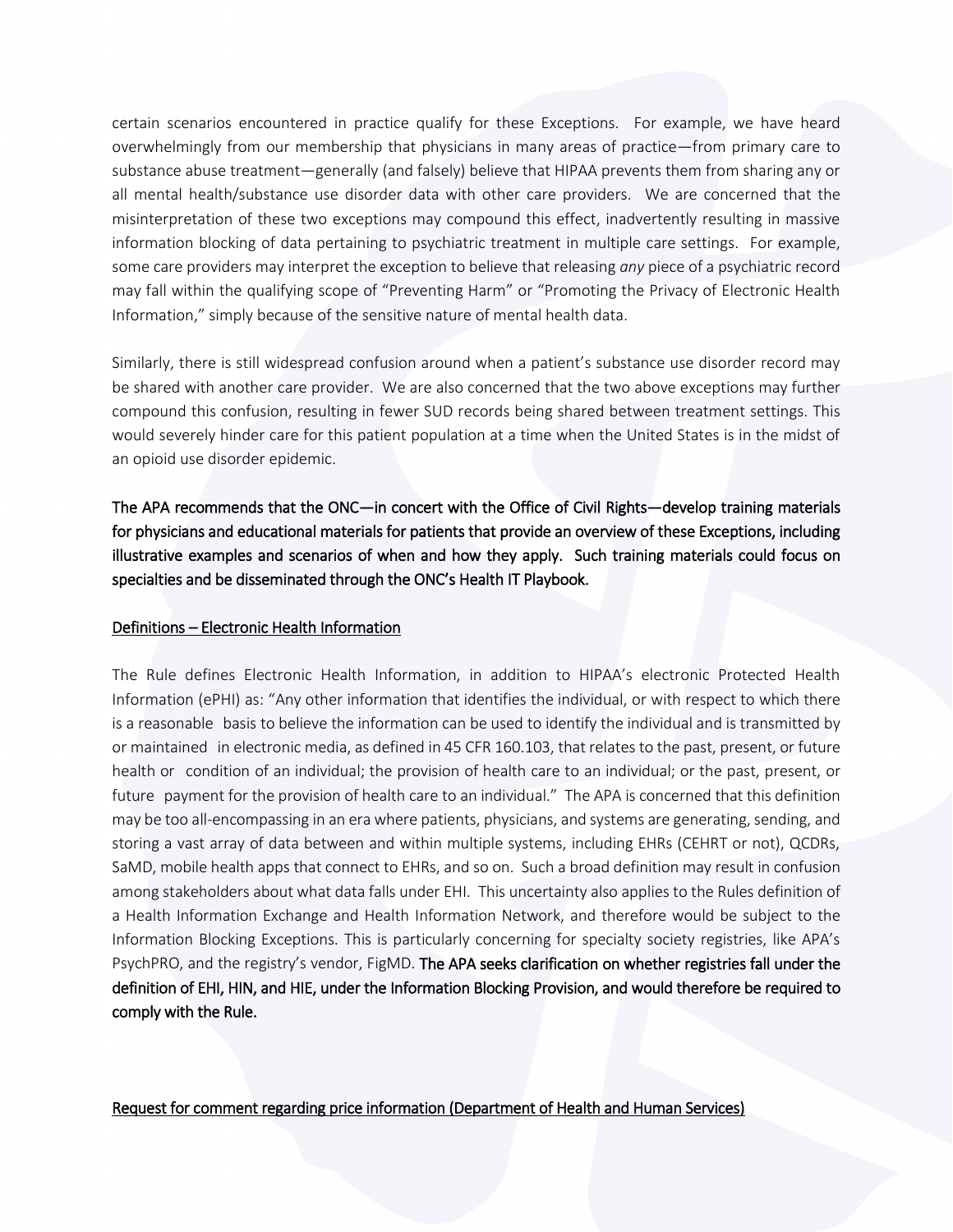APA acknowledges the increased urgency for price transparency within healthcare, given soaring costs combined with new points of access and innovative solutions emerging within a competitive marketplace. New psychopharmacological treatments that contain microchips that pair with a smart phone to track medication compliance for those with serious mental illness (SMI), telepsychiatry, and alternative payment models all are example of an evolving healthcare landscape that provides patients with numerous treatment options.

APA is concerned that patients presented treatment options on a computer screen with little-to-no context may result in patients reaching decisions based on cost alone rather than the treatment that best suits their diagnosis and other life circumstances. Further information is needed on how price transparency would include various diagnostic and other use cases, including how algorithms would incorporate social and behavioral health data. Additionally, in a marketplace where dozens of payers with multiple insurance plans would affect cost for individuals in very different ways, it is often unknown what the final cost to a patient would be with respect to downstream effects. The technical and operational challenges would create significant burden on physician workflows if physicians were required to provide this information for every patient, for every treatment. It should not be the responsibility of the provider to ensure that any pricing information provided via the EHR is correct. The APA recommends that the ONC review the possibility of including a price transparency standard in future iterations of CEHRT.

#### Patient Matching Request for Information – Opportunities to Improve Patient Matching

Accurate and standardized data capture and exchange and optimized algorithm performance are critical components to accurate patient matching. Better patient matching is paramount to quality of care, as it improves patient safety, care coordination, and advances efforts around interoperability. Unfortunately, much of patient matching still occurs manually, with providers reviewing patient demographics (name, date of birth, address) from different sources of information—EHRs, practice management software, information received by fax, paper intake forms, and PDMPs. This is burdensome and—in the case of PDMPs potentially dangerous.

Many organizations have attempted to find solutions to better patient matching, including the ONC's own Gold Standard and Algorithm Testing pilot study; the Sequoia Project's "A Framework for Cross-Organizational Patient Identity Management," the College of Healthcare Informatics Executives' (CHIME) National Patient ID Challenge, among others. While these efforts showed some success, the APA is generally supportive of efforts for a national patient unique identifier. While we understand that this is the purview of Congress and would require a change in federal statute, we hope that, by highlighting this position in our letter, we can add our voice to the chorus of medical societies' who also maintain this position.